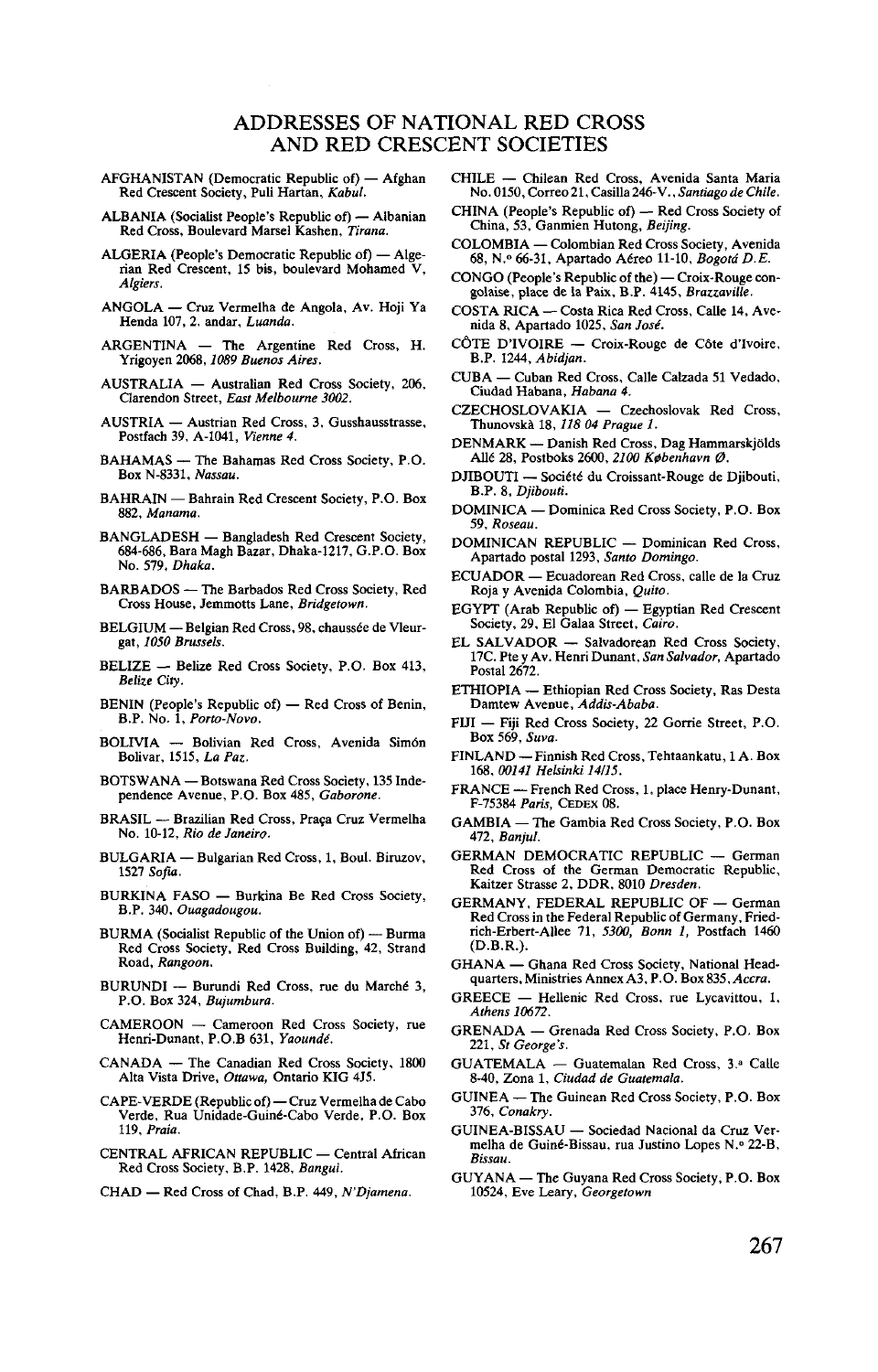- HAITI Haitian National Red Cross Society, place des Nations Unies, (Bicentenaire), B.P. 1337, *Port-au-Prince.*
- HONDURAS Honduran Red Cross, 7." Calle, 1.' y 2." Avenidas, *Comayaguela D.M.*
- HUNGARY Hungarian Red Cross, V. Arany János utca, 31, *Budapest 1367.* Mail Add.: *1367 Budapest 51. Pf. 121.*
- ICELAND Icelandic Red Cross, Raudararstigur 18, 105 *Reykjavik.*
- New-Dehli 110001.
- *INDONESIA* Indonesian Red Cross Society, Il Jend Gatot subroto Kar. 96, Jakarta Selatan 12790, P.O.<br>Box 2009, Jakarta.
- Box 2009, *Jakarta.*<br>AN The Red Crescent Society of the Islamic Repub-
- IRAO Iraqui Red Crescent Society, Mu'ari Street, Iraq — Iraquin Society, Mutaneus Society, Mutaneus Society, Mutaneus Society, Mutaneus Society, Mutaneus Society, Mu
- SLAND INSB I<br>Sanara, Dublin 2 Square, *Dublin 2.*<br>ITALY — Italian Red Cross, 12, via Toscana, 00187
- Rome.
- JAMAICA The Jamaica Red Cross Society, 76, Arnold Road, Kingston 5.
- JAPAN The Japanese Red Cross Society, 1-3, Shiba-Daimon, I-chome, Minato-Ku, Tokyo 105.
- JORDAN Jordan National Red Crescent Society, P.O. Box 10001, Amman.
- KENYA -- Kenya Red Cross Society, St. John's Gate, P.O. Box 40712, Natrobi.
- KOREA (Democratic People's Republic of) Red Cross Society of the Democratic People':s Republic of Korea, Ryonhwa 1, Central District, Pyongyang.
- KOREA (Republic of) The Republic of Korea National Red Cross, 32-3Ka, Nam San Dong, Choong-<br>Ku. Seoul 100-043.
- KUWAIT Kuwait Red Crescent Society, P.O. Box<br>1359 Safat, Kuwait.
- LAO PEOPLE'S DEMOCRATIC REPUBLIC Lao<br>Red Cross, B.P. 650, Vientiane.
- LEBANON Lebanese Red Cross, rue Spears, Beirut.
- LESOTHO Lesotho Red Cross Society, P.O. Box 366, Maseru 100.
- LIBERIA Liberian Red Cross Society, National Headquarters, 107 Lynch Street, 1000 Monrovia 20, West<br>Africa
- LIBYAN ARAB JAMAHIRIYA Libyan Red Crescent, P.O. Box 541, Benghazi.
- LIECHTENSTEIN Liechtenstein Red Cross, Heiligkreuz. 9490 Vaduz.
- LUXEMBOURG Luxembourg Red Cross, Parc de la Ville, B.P. 404, *Luxembourg* 2
- MADAGASCAR Malagasy Red Cross Society, 1, rue<br>Patrice Lumumba, Antananarivo.
- MALAWI Malawi Red Cross Society, Conforzi Road, P.O. Box 983, Lilongwe.
- MALAYSIA Malaysian Red Crescent Society, JKR 32 Jalan Nipah, off Jalan Ampang, Kuala Lumpur<br>55000. P.O. Box 983, *Lilongwe.*
- $MALI$  Mail Red Cross, B.P. 280, *Bamako*.
- MAURITANIA Mauritanian Red Crescent, B.P. 344, anenue Gamal Abdel Nasser, Nouakchott.
- MAURITIUS Mauritius Red Cross Society, Ste<br>Thérèse Street, Curepipe. MAURITANIA — Mauritanian Red Crescent, B.P. 344,
- MEXICO Mexican Red Cross, Calle Luis Vives 200, Col. Polanco, *Mixico 10, Z.P. 11510.*
- MONACO Red Cross of Monaco, 27 boul. de Suisse,<br>Monte Carlo *Monte Carlo.*
- MUNGOLIA Red Cross Society of Mongolia, Central<br>Post Office, Bost Boy 527, *Ulan Botor*
- Post Office, Post Box 537, *Ulan Bator.* Rabat.
- **MOZAMBIOUE** Cruz Vermehla de Mocambique. Caixa Postal 2986, Maputo.
- NEPAL Nepal Red Cross Society, Tahachal Kalimati, P.B. 217 Kathmandu.  $\mathbf{F}.\mathbf{D}.\mathbf{Z}$  . Neurimative  $\mathbf{M}$
- P.B. 217 *Kathmandu.*
- NEW ZEALAND The New Zealand Red Cross Society, Red Cross House, 14 Hill Street, Wellington 1. (P.O. Box 12-140, Wellington Thorndon.)
- NICARAGUA Nicaráguan Red Cross, Apartado 3279, Managua D.N.
- NIGER Red Cross Society of Niger, B.P. 11386, Niamey.
- NIGERIA Nigerian Red Cross Society, 11 Eko Akete Close, off St. Gregory's Rd., P.O. Box 764, Lagos.
- NORWAY Norwegian Red Cross, P.O. Box 6875, St. Olavspl. N-0130  $\overline{Os}$ lo 1.
- PAKISTAN Pakistan Red Crescent Society, National Headquarters, Sector H-8, Islamabad.
- PANAMA Red Cross Society of Panama, Apartado<br>Postal 668, *Panamá 1*.
- PAPUA NEW GUINEA Papua New Guinea Red PAPUA NEW GUINEA — Papua New Guinea Red<br>Cross Society, P.O. Box 6545, *Boroko*.
- PARAGUAY Paraguayan Red Cross, Brasil 216, esq. José Berges, Asunción.
- PERU Peruvian Red Cross, Av. Camino del Inca y Nazarenas, Urb. Las Gardenias — Surco — Apartado<br>1534, *Lima*.
- PHILIPPINES The Philippine National Red Cross, Bonifacio Drive, Port Area, P.O. Box 280, Manila  $2803.$
- POLAND Polish Red Cross, Mokotowska 14, 00-950 Warsaw.
- PORTUGAL Portuguese Red Cross, Jardim 9 Abril, 1 a 5, 1293 *Lisbon*.
- QATAR Qatar Red Crescent Society, P.O. Box 5449, Doha.
- ROMANIA Red Cross of the Socialist Republic of Romania, Strada Biserica Amzei, 29, Bucarest.
- RWANDA Rwandese Red Cross, B.P. 425, Kigali.
- SAINT LUCIA Saint Lucia Red Cross, P.O. Box 271, Castries St. Lucia, W. I. RWANDA — Rwandese Red Cross, B.P. 425, *Kigali.*
- $S$ AINT IMARTINO REG CROSS OF SAIT MATHIO, COHIRE
- SÃO TOMÉ AND PRINCIPE Sociedade Nacional da Cruz Vermelha de São Tomé e Príncipe, C.P. 96, São  $Tomé.$
- SAUDI ARABIA Saudi Arabian Red Crescent Society, Riyadh 11129.
- **TOMINATES.**<br>
SENEGAL Senegalese Red Cross Society, Bd<br>
Franklin-Roosevelt, P.O.B. 299, Dakar.
- SIERRA LEONE Sierra Leone Red Cross Society, 6, Liverpool Street, P.O.B. 427, Freetown.
- SINGAPORE Singapore Red Cross Society, Red Cross House 15, Penang Lane, Singapore 0923.
- SINGAPORE Singapore Red Cross Society, Red Cross House 15, Penang Lane, *Singapore 0923.* SOMALIA (Democratic Republic) Somali Red Cres- cent Society, P.O. Box 937, *Mogadishu.*